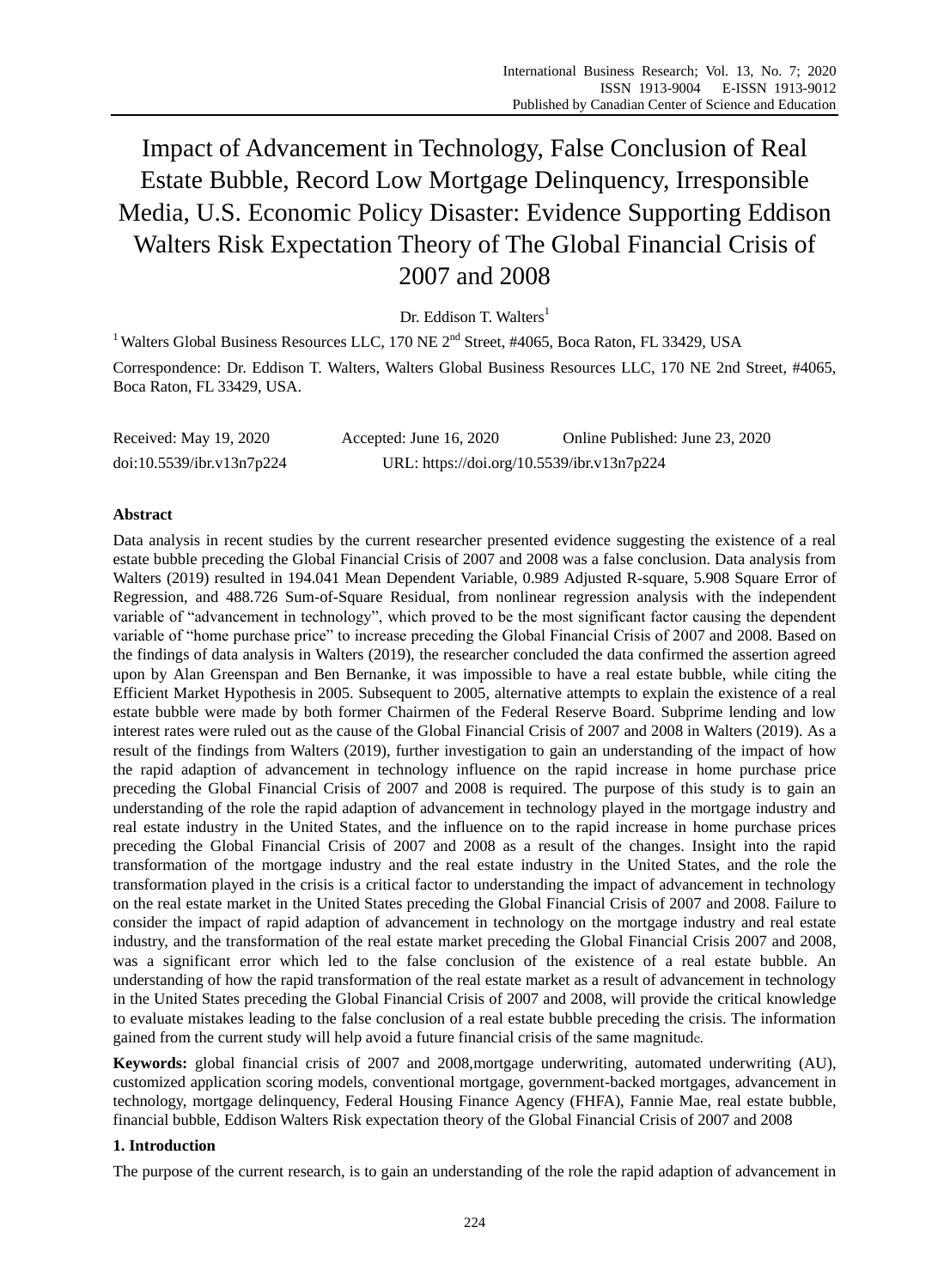technology played in the mortgage industry and the real estate industry in the United States, which led to the rapid increase in home purchase prices preceding the Global Financial Crisis of 2007 and 2008. Insight into the rapid transformation of the mortgage industry and the real estate industry in the United States is a critical factor in understanding the impact of the rapid adaption of advancement in technology on the real estate market in the United States preceding the Global Financial Crisis of 2007 and 2008. Failure to consider the impact of the rapid adaptation advancement in technology on the mortgage industry and the real estate industry preceding the Global Financial Crisis was a significant error, which led to the false conclusion of the existence of a real estate bubble preceding the Global Financial Crisis of 2007 and 2008. Gaining understanding of the rapid transformation of both the mortgage industry and the real estate industry in the United States preceding the Global Financial Crisis of 2007 and 2008, will provide the critical knowledge for evaluating the mistakes leading to the false conclusion of a real estate bubble preceding the crisis. Lessons learned by gaining an understanding from the mistakes made, will help avoid another future financial crisis of the same magnitude.

# **Background of Study**

Data analysis resulted in findings of the recent study suggesting the existence of a real estate bubble preceding the Global Financial Crisis of 2007 and 2008 was a false conclusion. Data analysis from additional research that resulted in 194.041 Mean Dependent Variable, 0.989 Adjusted R-square, 5.908 Square Error of Regression, and 488.726 Sum-of-Square Residual, from nonlinear regression analysis with the independent variable "advancement in technology", which was proven to be the most significant factor causing the dependent variable "home purchase price" to increase preceding the Global Financial Crisis of 2007 and 2008. The researcher called for further investigation into the impact of rapid adaption of advancement in technology on mortgage lending and real estate marketing in the United States preceding the Global Financial Crisis of 2007 and 2008. The investigation of the impact of rapid adaption of advancement in technology on mortgage lending in the United States preceding the Global Financial Crisis of 2007 and 2008 will significantly contribute the body of literature. The knowledge gained from the current research is critical to understand of the circumstance that led to false conclusion of a real estate bubble preceding the Global Financial Crisis of 2007 and 2008. The knowledge gained is critical to avoiding the same mistake, leading to another financial crisis of the same magnitude in the future.

### **Statement of the Problem**

The failure to consider the role of rapid adaptation of advancement in technology on rapid increase in home purchase price in the United States was a critical error that led to the false conclusion of the existence a real estate bubble in the United States preceding the 2008 real estate crash, which was blamed as the cause of the Global Financial Crisis of 2007 and 2008. Questions raised by research resulted in 194.041 Mean Dependent Variable, 0.989 Adjusted R-square, 5.908 Square Error of Regression, and 488.726 Sum-of-Square Residual, from nonlinear regression analysis, with the independent variable "advancement in technology" was suggested to be the most significant factor causing the dependent variable "home purchase price" to increase preceding the Global Financial Crisis of 2007 and 2008. The knowledge gained is critical to avoiding the same mistake, leading to another financial crisis of the same magnitude in the future.

### **Purpose of Study**

The current research is focused on gaining an understanding of the impact of rapid adaptation of advancement in technology on mortgage industry in the United States preceding the Global Financial Crisis of 2007 and 2008. The false conclusion of the existence of a real estate bubble, resulting from the failure to consider the impact of rapid adaptation of technology on the on the rapid increase in home purchase price preceding the Global Financial Crisis of 2007 and 2008 require additional investigation. Eddison Walters Risk Expectation Theory of The Global Financial Crisis of 2007 and 2008 was developed to explain the impact of technology on the rapid increase in home purchase price and the idea that the false claim of the existence of a real estate bubble preceding Global Financial Crisis of 2007 and 2008, which was blamed as the cause of the crisis. Gaining insight into the impact of rapid adaptation of advancement in technology on the mortgage industry and the real estate industry in the United States will provide additional insight, leading to a greater understanding of the cause Global Financial Crisis of 2007 and 2008.

# **2. Research Question**

Does the data provide evidence supporting the idea, the failure to consider the impact of rapid adaption of advancement in technology on the mortgage industry and the real estate industry in the United States preceding the Global Financial Crisis of 2007 and 2008 the most critical mistake that lead to the false conclusion of a real estate bubble United States housing market that based on the Eddison Walters Risk Expectation Theory of the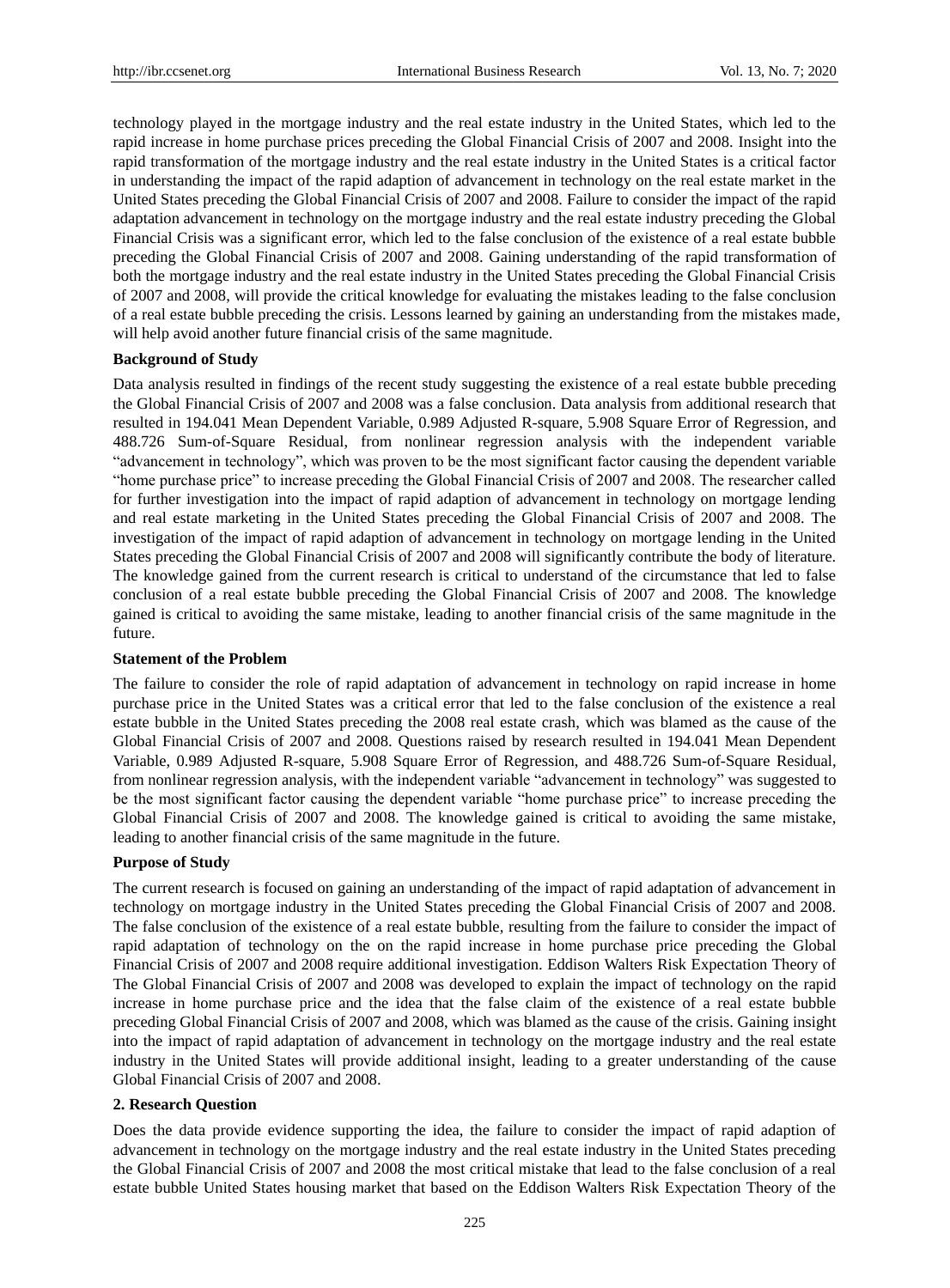Global Financial Crisis of 2007 and 2008?

**Ho:** The evidence suggested, the failure to consider the impact of rapid adaptation of advancement in technology on mortgage lending and the real estate industry in the United States was not the most critical factor that led to the false conclusion of the existence of a real estate bubble in the United States preceding the Global Financial Crisis of 2007 and 2008.

**Ha:** The evidence suggested, the failure to consider the impact of rapid adaptation of advancement in technology on mortgage lending and the real estate industry in the United States was the most critical factor that led to the false conclusion of the existence of a real estate bubble in the United States preceding the Global Financial Crisis of 2007 and 2008.

### **3. Nature of Study and Scope**

The current research was a quantitative investigation, using secondary data from the Federal Housing Finance Agency Database and the World Bank Database. The focus of the research was to gain an understanding of the impact of advancement in technology on mortgage lending and the real estate industry in the United States preceding the Global Financial Crisis of 2007 and 2008.

# **4. Limitations**

The current research considered the impact of changes from the rapid adaption of advancement in technology in the mortgage industry and real estate industry in United States preceding the Global Financial Crisis of 2007 and 2008. The study was limited to the availability of data from secondary databases.

### **5. Literature Review**

Walters (2018) presented evidence leading to the conclusion, the idea of an abundance of capital flowing into developed countries preceding Global Financial Crisis of 2007 and 2008 was a false conclusion. The researcher analyzed inward flowing foreign direct investment (FDI) data from 34 developed countries and 36 developing with the result of data analysis showing no significant statically difference between the inward flow of FDI between the period preceding and subsequent the Global Financial Crisis of 2007 and 2008 (Walters, 2018). Based on the results of the analysis in Walters (2018) and the lack of evidence supporting the existence of a financial bubble, serious questions were raised of the existence of a real estate bubble, which was blamed for causing the Global Financial Crisis of 2007 and 2008.

Eddison Walters Risk Expectation Theory of the Global Financial Crisis of 2007 and 2008 was developed to provide an alternative explanation for the cause of the Global Financial Crisis of 2007 and 2008 in Walters (2018). The theory presented the idea; High-risk expectation stemming false information by the media caused the real estate crash in the United States that led the Global Financial Crisis of 2007 and 2008. The lack of understanding of the impact of advancement in technology on the increase in home purchase price led to the false conclusion of a real estate bubble. Predictions of a real estate crash as a result of a real estate bubble that did no exist, was the subject of constant coverage by the irresponsible media preceding the financial crisis (Walters, 2018). The theory concluded, constant media coverage increased risk expectation of mortgage lenders to levels that caused fairs from a real estate crash to increase so severally; investors in mortgage-backed securities withdrew investments due to the increased risk expectation. The result was, the real estate lending stopped, due to the lack of mortgage capital. The lack of capital caused the United States subprime mortgage industry to crash. The significant reduction in mortgage lending led to a real estate crash in the United States. The real estate market crashed led to the subsequent worldwide economic crisis that followed (Walters, 2018).

Walters and Djokic (2019) presented evidence leading to the conclusion, the existence of a real estate bubble in the United States preceding the Global Financial Crisis of 2007 and 2008 was a false conclusion, helping build the case for Eddison Walters Risk Expectation Theory of the Global Financial Crisis of 2007 and 2008. The researcher analyzed data including growth in home purchase price, loan-price-ratio and interest rates. Findings of the research concluded, the idea of homeowners purchasing home with little or no down payment, as the cause of a real estate bubble preceding the Global Financial Crisis 2007 and 2008 was false. Down payment on homes preceding the crisis was significantly high than the period subsequent to the crisis following an increasing trend (Walters & Djokic, 2019). The analysis of interest rates concluded, interest rates were much lower for the period subsequent to the crisis. The researcher to concluded, low interest rates for too long a period preceding the crisis was highly unlikely to have been the cause of a real estate bubble preceding the crisis (Walters & Djokic, 2019). The analysis of the growth rate in home purchase price preceding the Global Financial Crisis of 2007 and 2008 concluded, no statistically significant difference in the growth of home purchase price, which continued to grow at an almost identical rate subsequent the Global Financial Crisis of 2007 and 2008. As a result of the analysis in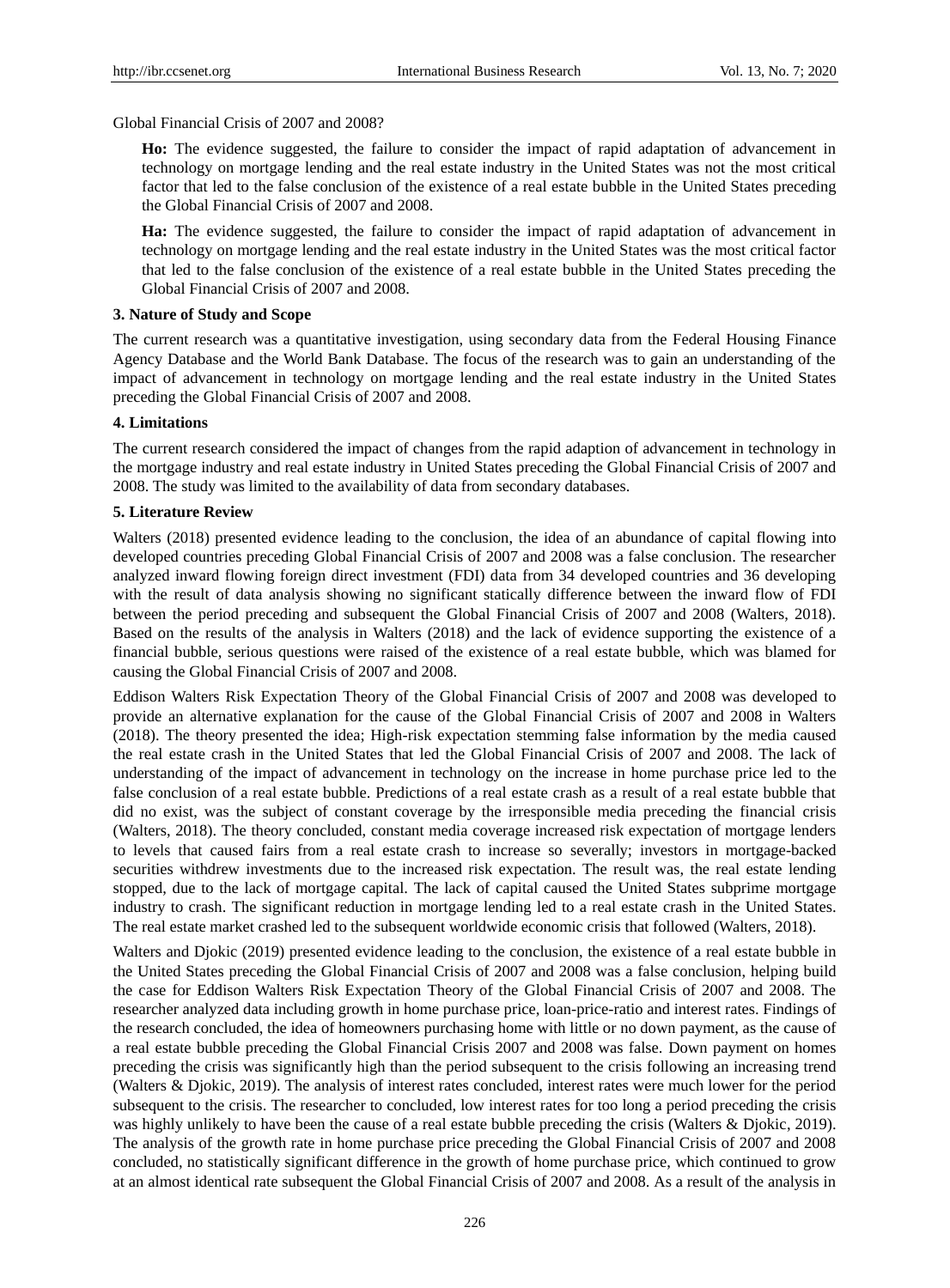the study the researcher concluded, the idea of a real estate bubble in the United States preceding the Global Financial Crisis of 2007 and 2008 was a false conclusion (Walters & Djokic, 2019).

Walters (2019) presented evidence leading to the conclusion, the increase in home purchase price in the Unites States preceding the Global Financial Crisis of 2007 and 2008 was as a result of the rapid adaptation of advancement in technology, which confirmed the Eddison Walters Risk Expectation Theory of the Global Financial Crisis of 2007 and 2008. Data analysis from the study by the current researcher resulted in 194.041 Mean Dependent Variable, 0.989 Adjusted R-square, 5.908 Square Error of Regression, and 488.726 Sum-of-Square residual from nonlinear regression analysis with the independent variable of "advancement in technology", which proved to be the most significant factor causing the dependent variable of "home purchase price" to increase preceding the Global Financial Crisis of 2007 and 2008 (Walters, 2019).

Based on the findings in Walters (2019), the researcher concluded, the data confirmed the assertion by Alan Greenspanthat noted, no real estate bubble existed in Belke and Wiedmann (2005)., while citing the Efficient Market Hypothesis. Both Alan Greenspan and Ben Bernanke were also cited in Starr (2012) for supporting the idea it was imposable to have a real estate bubble. Double-digit increase in home purchase price was described in Roach (2005) as a challenge, which was the most significant challenge for Alen Greenspan. Subsequent to 2005, alternative attempts to explain the existence of a real estate bubble were made by former Chairman of the Federal Reserve Board Alen Greenspan (Greenspan et. al 2010; Khayoyan, 2012; Starr, 2012). Both subprime lending and low interest rates were ruled out as the cause of the Global Financial Crisis of 2007 and 2008 (Walters, 2019). The conclusion by the Walters (2019), advancement in technology was responsible for the increase in home purchase price preceding the Global Financial Crisis of 2007 and 2008.

The findings of Glynn, Huge and Hoffman (2008) revealed a relationship between the type and frequency of media coverage of the housing market and the perceptions developed by the public. The article cited Barsky (2005) which noted, the dismissal of fears of a real estate bubble in a July 2005 column in the Wall Street Journal that concluded fears were unfounded scares, exaggerations and lies from economists and journalists (Glynn et. Al, 2008). The Glynn et. Al (2008) noted, the housing bubble, the impact of the bubble bursting on the United States economy, and responsibility for causing inflation of home prices became the dominant economic topic in the media between 2005 and 2006. Subprime mortgage lending was eventually labeled as the major cause of inflated home prices as a slowdown in the housing market started developing in late 2006 (Glynn et. Al, 2008). Glynn et Al (2008) noted, between 1996 and 2007 media coverage of the housing market in the United States changed significantly as the gloom-and-doom narrative developed in the United States real estate market. Dating back several years before the literature Belke and Wiedmann (2005) was published, the research article also noted, significant coverage of economists reporting the existence of a real estate bubble in the United States and other developed countries throughout the media. By late 2006 the media had abandoned reporting on economic conditions and statistics in favor of the sensationalized coverage of the housing market had painted subprime mortgage brokers and people who bought homes they could not afford, with risky loans as the villains in the story.

The literatures describe media coverage of economist with clams of the existence of a real estate bubble in California real estate market. Starr (2012) noted, 40.5% of economists declared home prices in California had increased too fast and predicted the real estate market would experience significant decline by 2002. Analysis of media coverage in the real estate market by 24 California newspapers resulted findings of 379 newspaper articles, in which economist views of the existence of a real estate bubble were noted 688 times, with 1,153 quotes directly on the topic of a real estate bubble between 2002 and 2007 (Starr, 2012). Starr (2012) noted, over 80% of economists were predicting a real estate crash in the United States by 2004, due to the rapid increase in home prices.

Straka (2000) discussed the transformation of the mortgage industry as a result of advancement in technology in the 1990's. The researcher chronicled the move to customized application scoring models, with programs such as Automated Underwriting (AU) by Fannie Mae and other decision-making in the mortgage industry. The evolution of the mortgage industry was based on the move to scoring modeling and statistical analysis, from traditional human mortgage underwriting decision-making. By 1995 AU emerged as the predominant method of mortgage underwriting. The move to AU allowed the industry to take advantage of advancement in technology to reduce underwriting cost and increase the efficiency of mortgage underwriting (Straka, 2000). The literature noted the most significant advantage; AU had far superior capability to project the certainty of mortgage repayment by borrowers over traditional human underwriting (Straka, 2000).

AU provided the mortgage industry with the capability to project the likelihood of a borrower paying the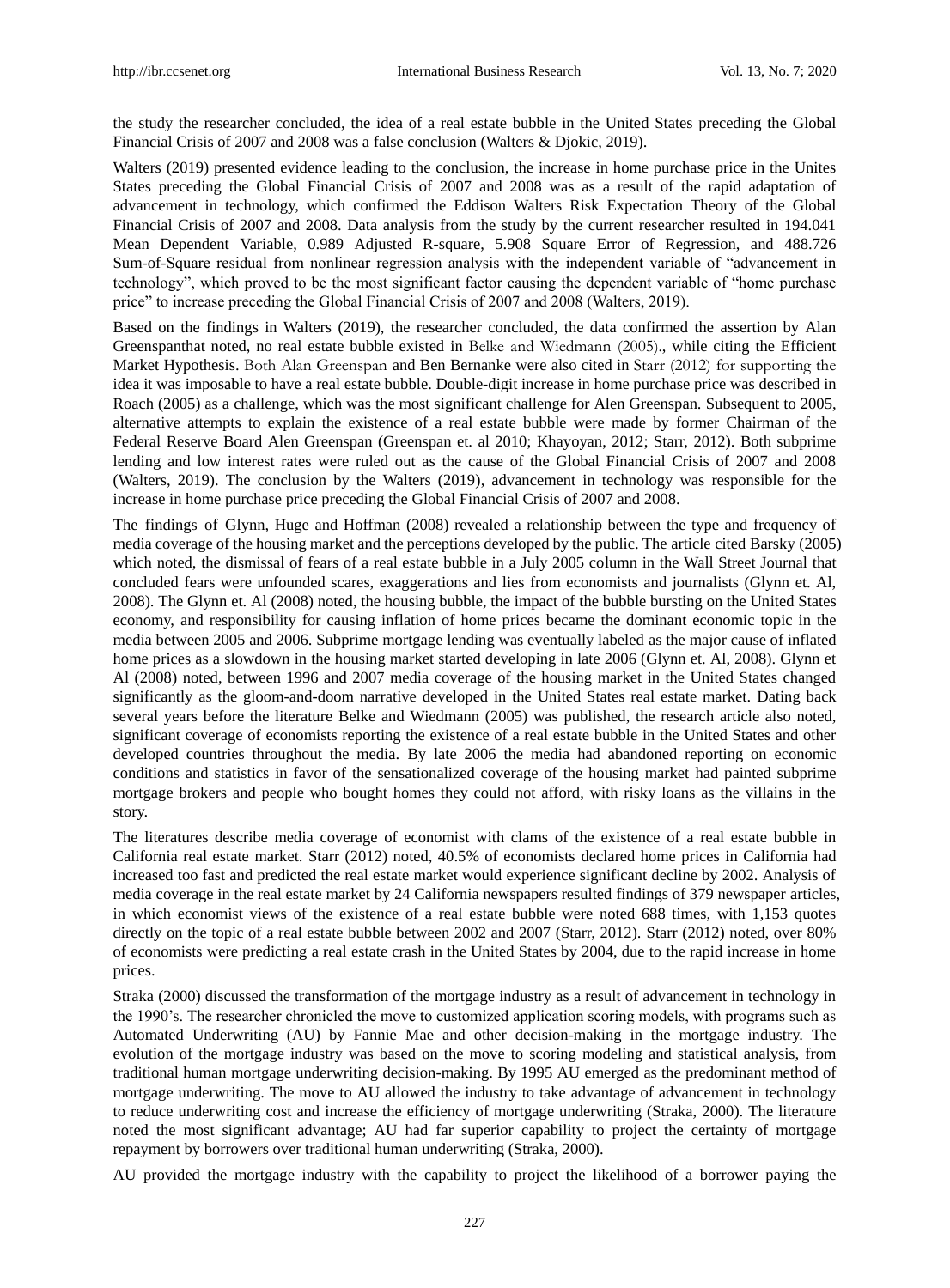mortgage over the entire thirty-year period of the mortgage, compared to the likelihood of payment for approximately the first five years for traditional human underwriting (Straka, 2000). By 1995 between 60% and 70% of mortgage were underwritten by customized application scoring models taking advantage of the use of advancement in technology. The use of technological advancement was significantly incorporated into the mortgage industry during this period significantly increasing the efficiency and lowering the cost of mortgage servicing, asset valuation, and portfolio analysis. The move to AU significantly streamed lined the mortgage underwriting process, allowing borrowers to receive conditional underwriting approval decisions in minutes, and even same-day closings for some borrowers (Straka, 2000). The literature noted, AU proved to be more accurate, efficient, objective and consistent than traditional human underwriting in the assessment of borrower risk. AU also was an effective tool in the elimination of mortgage discrimination from the mortgage process. AU was especially effective in the underwriting decisions for mortgage approval in cases of marginal and high-risk borrowers (Straka, 2000).

The rapid transformation from print medial real estate listings to online real estate listing significantly changed the real estate industry; exponentially increase the number of potential buyers in the market (Muhanna, *2000*). Literature noted, by 2000 advancement in technology had significantly impacted the real estate industry with adaption of the use of the Internet for online real estate listings by most firms in the United States real estate industry. Muhanna (*2000*) found by 1999 the real estate industry had begun to undergo significant transformation as a result of advancement in information and technology. Survey conducted in the study found a significant increase in the adaption by real estate firm to the use of the internet during the second and third quarter of 1999 by 50%, resulting in about 75% of all real estate firms taking part in the survey having an internet presence (Muhanna, *2000*).

The rapid adaptation of advancement in technology in the real estate industry and the rapid adaptation of technology that streamlined mortgage underwriting process over a very short period of time, were significant factors leading to rapid growth of the mortgage industry and the real estate industry, starting in the late 1990's. The rapid shift to online real estate listings and online mortgage loan applications made significant increased buyers and mortgage lending. The ease of accessibility allowed real estate transaction to be completed very quickly, while lowering cost. The streamline of the mortgage process reduced cost and made mortgage processing far more efficient, significantly shortening the mortgage-processing period to the point that some real estate transaction had same-day mortgage closings. The changes significantly increased real estate sales and mortgage origination production over a very short time. As a result of the increased demand real estate prices significantly increased.

# **6. Methodology**

In this section, the researcher discussed the methodology used in the current study. The researcher identified the population and sample for the research. Sampling procedures, data analysis plan, threats to validity, and ethical procedures were also included in the methodology section. The researcher concluded with a summary.

## **Research Question**

Does the data provide evidence supporting the idea, the failure to consider the impact of rapid adaptation of advancement in technology on the mortgage industry and the real estate industry in the United States preceding the Global Financial Crisis of 2007 and 2008 is the most critical mistake that lead to the false conclusion of a real estate bubble United States housing market which confirms the Eddison Walters Risk Expectation Theory of the Global Financial Crisis of 2007 and 2008?

### **Hypothesis**

**Ho:** The evidence suggested, the failure to consider the impact of rapid adaptation of advancement in technology on mortgage lending and the real estate industry in the United States was not the most critical factor that led to the false conclusion of the existence of a real estate bubble in the United States preceding the Global Financial Crisis of 2007 and 2008**.**

**Ha:** The evidence suggested, the failure to consider the impact of rapid adaptation of advancement in technology on mortgage lending and the real estate industry in the United States was the most critical factor that led to the false conclusion of the existence of a real estate bubble in the United States preceding the Global Financial Crisis of 2007 and 2008.

# **Research Design**

The study was a quantitative research design that analyzed variables using linear and none-linear regression analysis, time series analysis, and correlation analysis. Secondary data was collected from the Federal Housing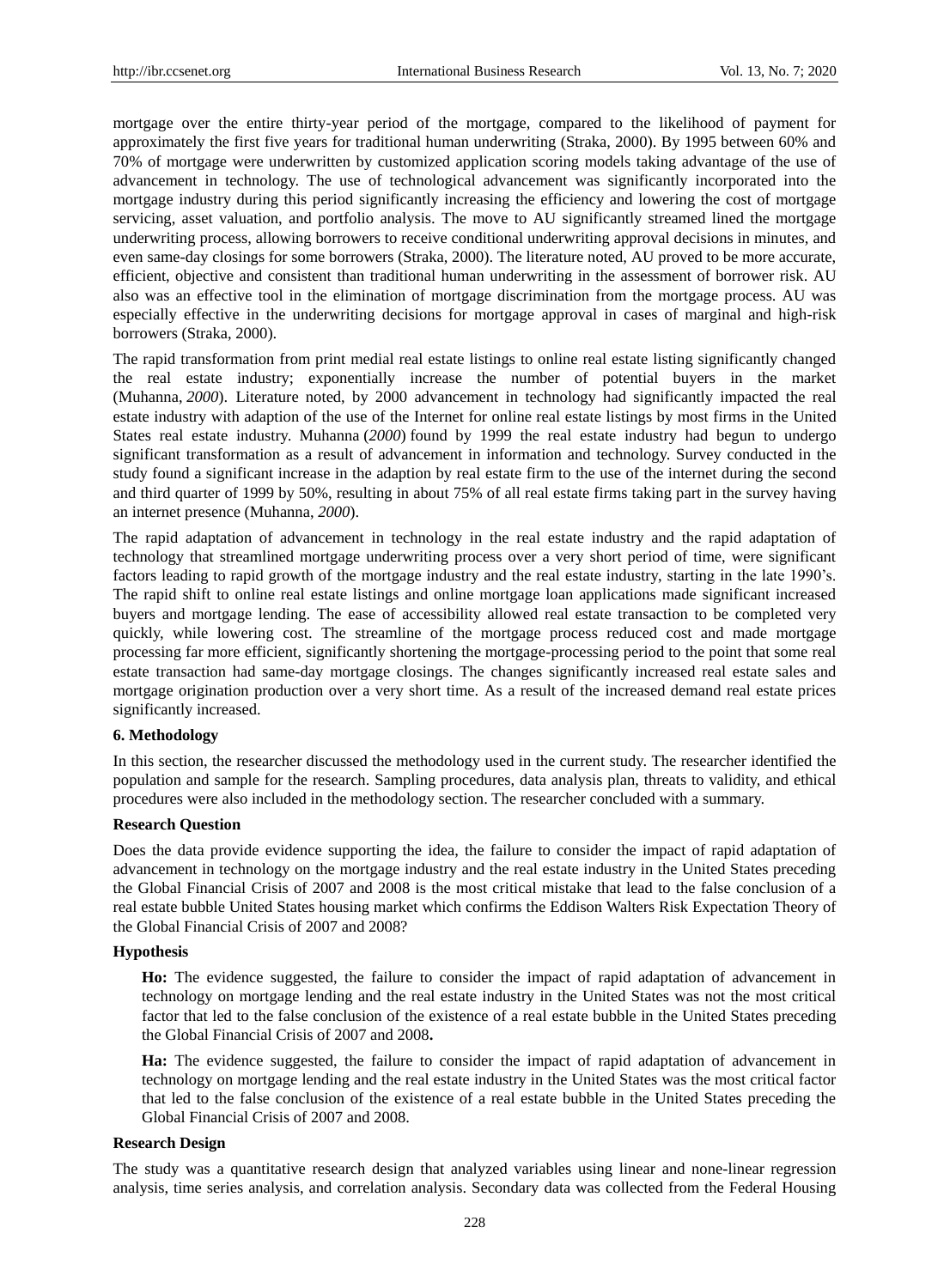Finance Agency database mortgage lending in the United States preceding 2007. Data preceding 2007 was examined to gain an understanding of the impact of rapid adaptation of advancement in technology on the mortgage industry in the United States preceding the Global Financial Crisis of 2007 and 2008. Secondary data from the World Bank Database was also collected.

## **Population**

Cellular phone subscription per 100 in the United States was collected from the World Bank database. Home sales and mortgage data in the United States was collected from FHFA database.

FHFA based on data from the Department of Housing and Urban Development, the Federal Housing Administration (FHA), the Department of Veterans Affairs (VA), the Rural Housing Service (RHS), and Inside Mortgage Finance Publications. (FHFA.gov, 2020)

## **Sampling and Sampling Procedures**

A number of variables were analyzed in the study. Cellular phone subscription data per one hundred in the United States collected from the World Bank Database for the period from 1990 to 2006 was analyzed in the study. Mortgage originations of single-family conventional and government-backed mortgages, home purchase price data, units of homes sold for the period from 1990 to 2006 was collected for the study. Mortgage delinquency rates for the last twenty quarters preceding the Global Financial Crisis of 2007 and 2008 from 2002Q1 to 2006Q4, was also collected for the study. The data analyzed allowed the researcher to gain insight into changes in the real estate industry and the mortgage industry in the United States resulting from the rapid adaptation of advancement in technology preceding the Global Financial Crisis of 2007 and 2008. A major goal of the current study was to gain insight into the effectiveness of the implementation of advancement in technology through the modeling programs for underwriting decisions such as AU, in the mortgage underwriting process for the twenty quarters preceding the Global Financial Crisis of 2007 and 2008. Both single-family conventional and government-backed mortgages data, and national mortgage delinquency data were collected from the Federal Housing Finance Agency Database.

## **Threats to Validity**

The validity of the data for the study was established in the literature. Federal Housing Finance Agency database was established as a reliable source for collection secondary data in the literature. The World Bank Database was established as a reliable source for collecting secondary data in the literature. Because the study focused on the impact of technology on the mortgage industry preceding the Global Financial Crisis of 2007 and 2008, the data analyzed in the study preceded the 2007. To avoid the data being significantly skewed from government intervention policies and the financial turmoil, data analyzed in the current study was collected through the end of 2006 before the start of the financial crisis.

# **Ethical Procedures**

Secondary data was collected from the Federal Housing Finance Agency Database and the World Bank Database, which are existing database. There were no human subjects involved in the research.



# **7. Results and Discussion**

Figure 1. U.S. Mortgage Delinquency Last Twenty Quarters Preceding 2007 from 2002Q1 - 2006Q4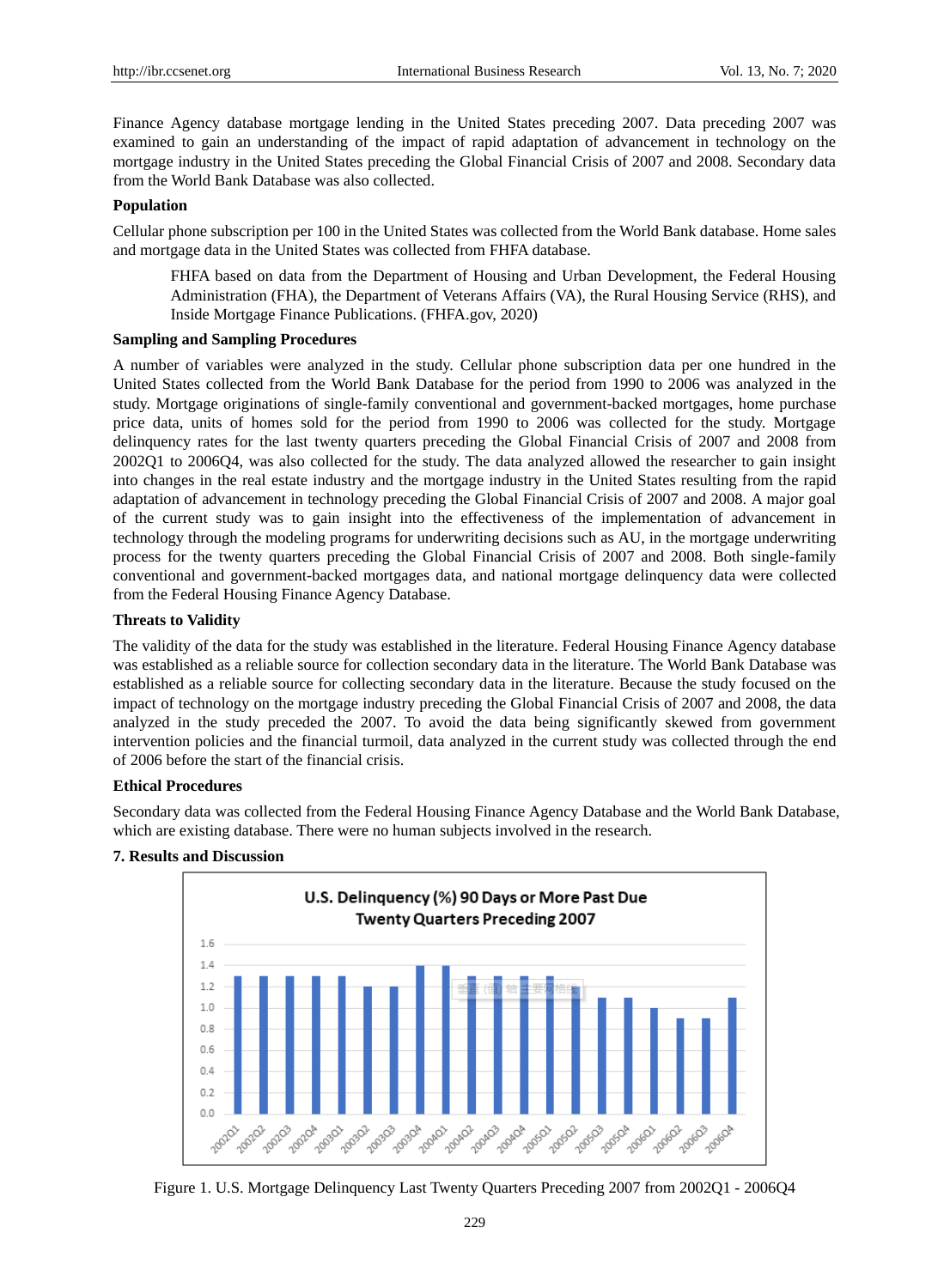#### **Data Analysis Results**

The rapid transformation of mortgage underwriting processing from rapid adaptation of advancement in technology created more efficient mortgage underwriting and was a significant factor that increased mortgage lending in the United States. *Figure 1* analysis confirmed significant efficiency gains by the adaptation of advancement in technology in mortgage underwriting for the last twenty quarters preceding 2007. Data analysis confirmed record low mortgage delinquency rate for homes ninety days or more past due,

Table 1. Linear Regression Correlation 1990-2006: Dependent Variable Home Purchase Price (\$000): Independent Variable Single-Family Mortgage Originated (\$000,000)

> Dependent Variable: PURCHASE\_PRICE\_\_\$000\_ Method: Least Squares Date: 01/17/20 Time: 17:17 Sample: 1990 2006 Included observations: 17

| Variable                                                                                                                         | Coefficient                                                                       | Std. Error                                                                                                                           | t-Statistic          | Prob.                                                                |
|----------------------------------------------------------------------------------------------------------------------------------|-----------------------------------------------------------------------------------|--------------------------------------------------------------------------------------------------------------------------------------|----------------------|----------------------------------------------------------------------|
| SINGLE_FAMILY_MORTGAGES \$ MIL                                                                                                   | 119.6577<br>4.54E-05                                                              | 11.30256<br>5.75E-06                                                                                                                 | 10.58678<br>7.885967 | 0.0000<br>0.0000                                                     |
| R-squared<br>Adjusted R-squared<br>S.E. of regression<br>Sum squared resid<br>Log likelihood<br>F-statistic<br>Prob(F-statistic) | 0.805670<br>0.792715<br>25.67543<br>9888.419<br>-78.23216<br>62.18848<br>0.000001 | Mean dependent var<br>S.D. dependent var<br>Akaike info criterion<br>Schwarz criterion<br>Hannan-Quinn criter.<br>Durbin-Watson stat |                      | 194.0412<br>56.39415<br>9.439077<br>9.537102<br>9.448821<br>1.004883 |

in danger of being foreclose for the twenty quarters preceding 2007 at a time when it was alleged by the irresponsible media narrative, a real estate bubble existed caused by borrowers who were approved for risky mortgages they could not afford. The result of data analysis in *Figure 1* is further confirmation the existence of a real estate bubble did not exist, because one would expect to see significant evidence of homeowner distress in the market instead on record low rates for homeowners ninety days past due and in danger of being foreclosed. The data analysis even showed the last four quarters preceding 2007 was the lowest foreclosure rate of any four consecutive four quarters analyzed. The results of analysis presented in *Figure 2* confirm the significant growth of mortgage lending between 1990 and 2006. The significant growth in mortgage lending contributed to rapid the growth home purchase price between 1990 through 2006 preceding the Global Financial Crisis of 2007 and 2008 as confirmed by *Table 1*. The results of regression analysis in *Table 1* for correlation of the two variables reviled 80.57% of the increase in home purchase price from the analysis of the two variables is explained by the increase in mortgage lending during from 1990 through 2006 preceding the Global Financial Crisis of 2007 and 2008.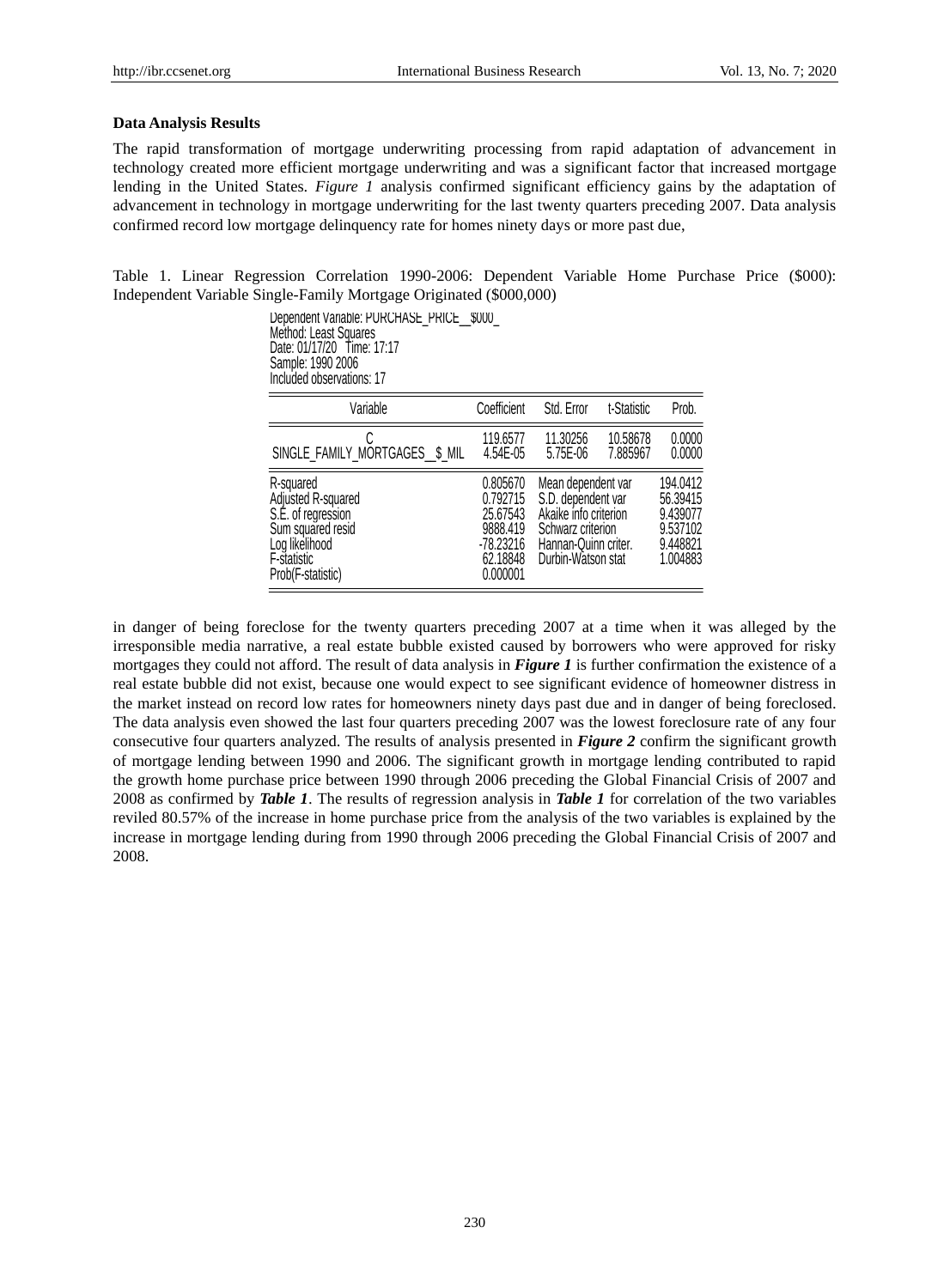

Figure 2. Originations of Single-Family Mortgage 1990 - 2006



Figure 3. Annual Home Sales U.S. (000) 1990-2006

The fact the rapid adaptation of advancement in technology was not considered as a factor in evaluating the increase in the rapid increase in mortgage lending and the rapid increase in home purchase prices in the United States preceding the Global Financial Crisis of 2007 and 2008 was a significant error. Data analysis in *Figure 3* confirmed the rapid growth in real estate sales between 1990 through 2006 preceding the crisis. The results of data analysis in **Table 2** confirmed the impact of the rapid adaptation of advancement in technology with linear regression analysis for correlation of the two variables reveled 88.93% of the increase in units sold was explained by advancement in technology, represented by cellular phone subscriptions in the analysis. Data analysis in *Table 3* using nonlinear regression resulted in 84.30% of the increase in home purchase price explained by the increase in units sold, in the analysis of correlation between the two variables.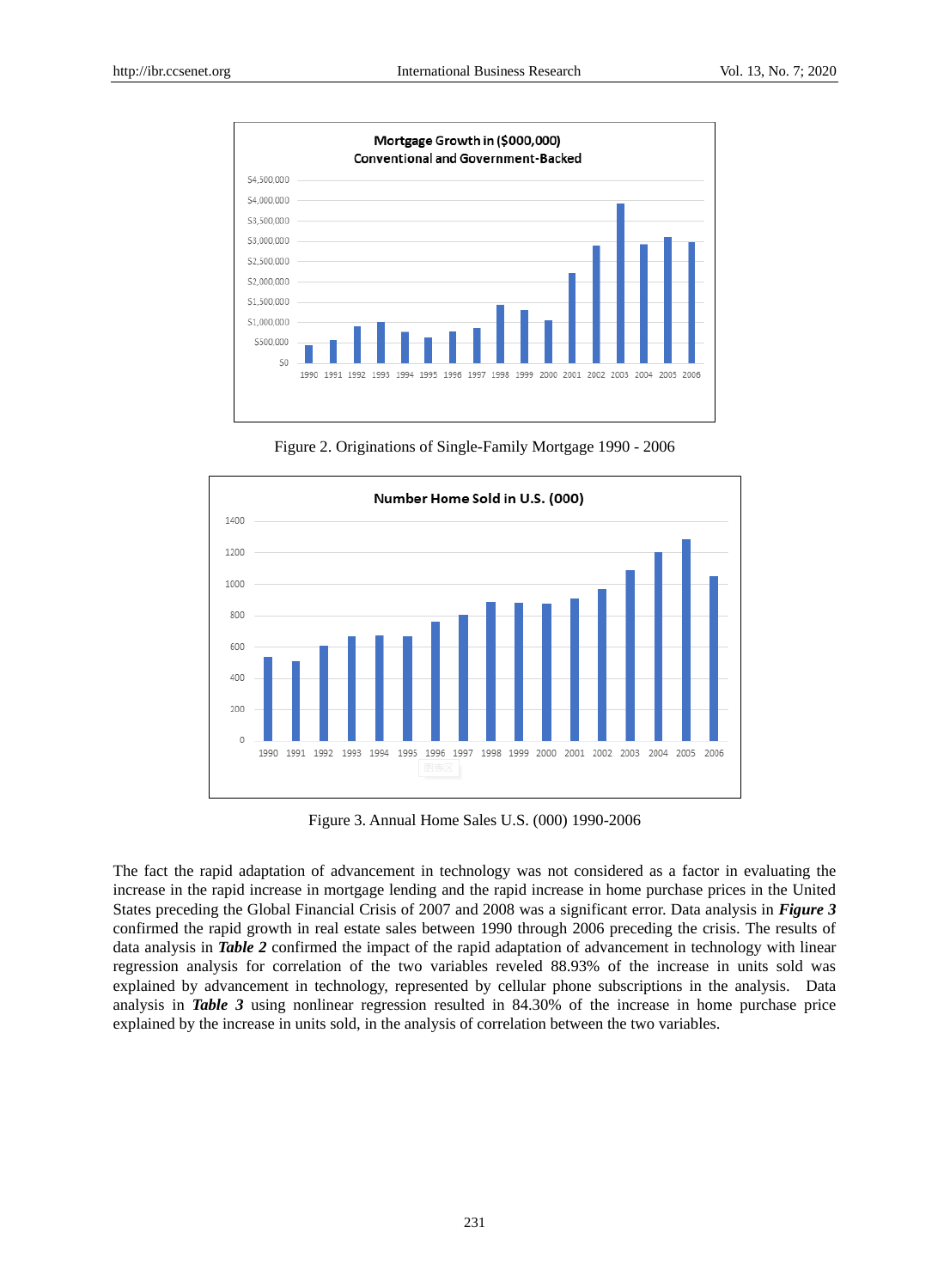Table 2. Linear Regression Correlation 1990-2006: Dependent Variable Units Sold Homes (\$000): Independent Variable Mobile Cellular Subscription Per 100 (Advancement in Technology)

> Method: Least Squares Date: 01/17/20 Time: 17:22 Sample: 1990 2006 Included observations: 17

| Variable                                                                                                                         | Coefficient                                                                         | Std. Error                                                                                                                           | t-Statistic          | Prob.                                                                |
|----------------------------------------------------------------------------------------------------------------------------------|-------------------------------------------------------------------------------------|--------------------------------------------------------------------------------------------------------------------------------------|----------------------|----------------------------------------------------------------------|
| MOBILE CELLULAR SUBSCRIPTIONS                                                                                                    | 579.7222<br>8.538955                                                                | 30.61022<br>0.777928                                                                                                                 | 18.93885<br>10.97654 | 0.0000<br>0.0000                                                     |
| R-squared<br>Adjusted R-squared<br>S.E. of regression<br>Sum squared resid<br>Log likelihood<br>F-statistic<br>Prob(F-statistic) | 0.889286<br>0.881905<br>77.48436<br>90057.40<br>$-97.00936$<br>120.4844<br>0.000000 | Mean dependent var<br>S.D. dependent var<br>Akaike info criterion<br>Schwarz criterion<br>Hannan-Quinn criter.<br>Durbin-Watson stat |                      | 844.9412<br>225.4752<br>11.64816<br>11.74619<br>11.65790<br>1.385481 |

Table 3. Nonlinear Regression Correlation 1990-2006: Dependent Variable Home Purchase Price (\$000): Independent Variable Units Sold Homes (\$000)

> Dependent Variable: PURCHASE\_PRICE\_\_ \$000 Method: Least Squares Date: 01/17/20 Time: 19:35 Sample: 1990 2006 Included observations: 17

| Variable                                                                                                                         | Coefficient                                                                       | Std. Error                                                                                                                           | t-Statistic          | Prob.                                                                |
|----------------------------------------------------------------------------------------------------------------------------------|-----------------------------------------------------------------------------------|--------------------------------------------------------------------------------------------------------------------------------------|----------------------|----------------------------------------------------------------------|
| UNITS SOLD IN THOUSAND                                                                                                           | 94.91443<br>0.000130                                                              | 11.93318<br>1.40E-05                                                                                                                 | 7.953828<br>9.323611 | 0.0000<br>0.0000                                                     |
| R-squared<br>Adjusted R-squared<br>S.E. of regression<br>Sum squared resid<br>Log likelihood<br>F-statistic<br>Prob(F-statistic) | 0.852840<br>0.843029<br>22.34311<br>7488.218<br>-75.86887<br>86.92972<br>0.000000 | Mean dependent var<br>S.D. dependent var<br>Akaike info criterion<br>Schwarz criterion<br>Hannan-Quinn criter.<br>Durbin-Watson stat |                      | 194.0412<br>56.39415<br>9.161044<br>9.259069<br>9.170788<br>1.041749 |

### **Hypotheses Testing**

**Ho:** The evidence suggested, the failure to consider the impact of rapid adaptation of advancement in technology on mortgage lending and the real estate industry in the United States was not the most critical factor that led to the false conclusion of the existence of a real estate bubble in the United States preceding the Global Financial Crisis of 2007 and 2008**. Based on the evidence from data analysis, the researcher rejected Ho.**

**Ha:** The evidence suggested, the failure to consider the impact of rapid adaptation of advancement in technology on mortgage lending and the real estate industry in the United States was the most critical factor that led to the false conclusion of the existence of a real estate bubble in the United States preceding the Global Financial Crisis of 2007 and 2008. **Based on the evidence from data analysis the researcher failed to reject Ha.**

The evidence from data analysis in the current study suggested, the most critical error leading to the false conclusion of a real estate bubble preceding the Global Financial Crisis of 2008 and 2008, was the failure to consider the rapid adaptation of advancement of technology in the mortgage industry and the real estate industry in the United States.

#### **Discussion**

The cause of the Global Financial Crisis of 2007 and 2008 is a topic that have been widely researched, but the lack of evidence supporting the existence of a real estate bubble have been a significant issue throughout the bobby of literature. Significant questions were raised regarding the lack of evidence supporting the existence of a real estate bubble preceding the Global Financial Crisis of 2007 and 2008 in Walters (2018) and Walters and Djokic (2019). Data analysis in recent studies by the current researcher presented evidence suggesting the existence of a real estate bubble preceding the Global Financial Crisis of 2007 and 2008 was a false conclusion. Data analysis from Walters (2019) resulted in 194.041 Mean Dependent Variable, 0.989 Adjusted R-square, From the state of Contrast Contrast Contrast Contrast Contrast Contrast Contrast Contrast Contrast Contrast Contrast Contrast Contrast Contrast Contrast Contrast Contrast Contrast Contrast Contrast Contrast Contrast Contr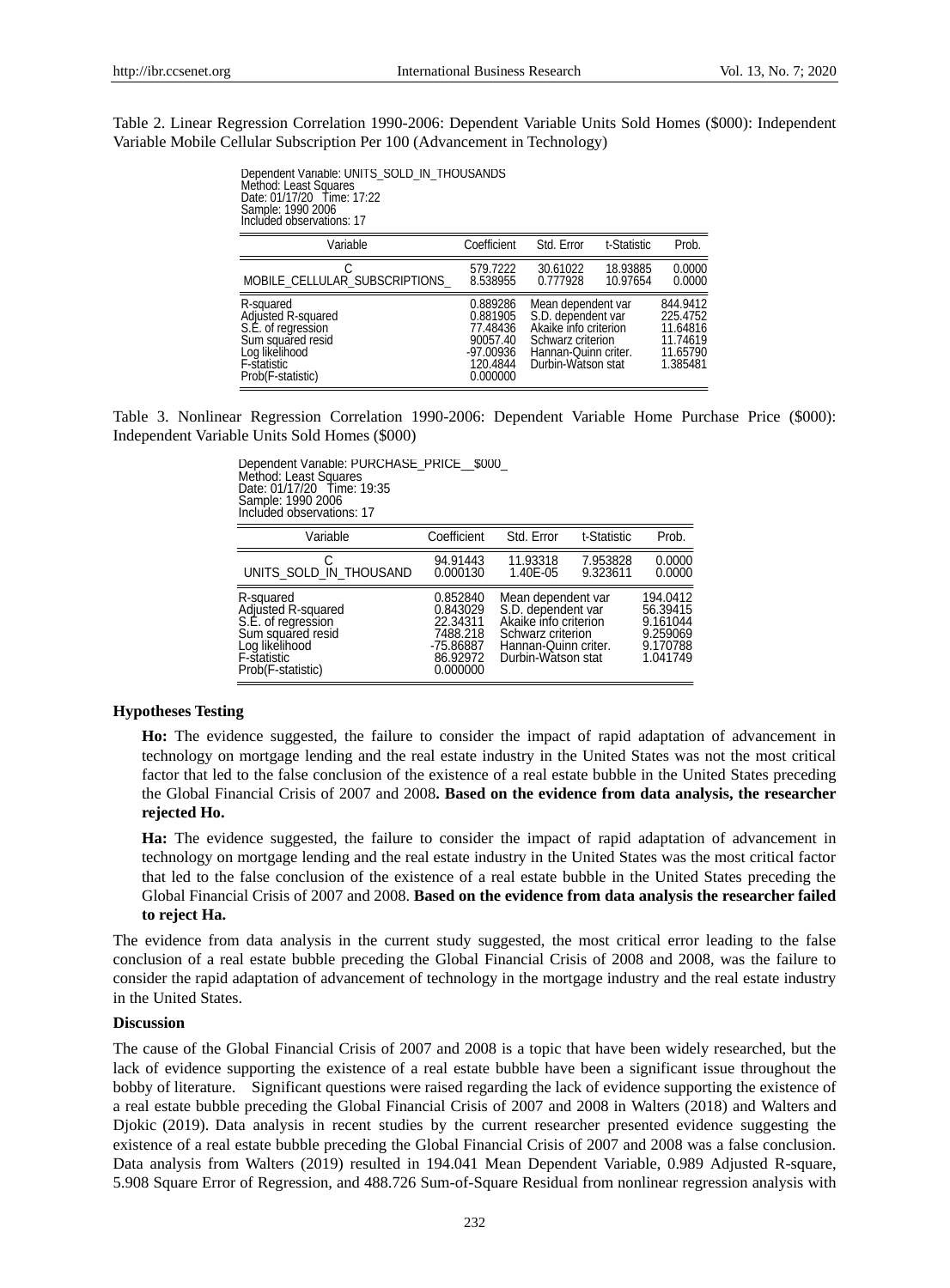the independent variable of "advancement in technology", which proved to be the most significant factor causing the dependent variable of "home purchase price" to increase preceding the Global Financial Crisis of 2007 and 2008. Based on the findings of data analysis in Walters (2019), the researcher concluded the data confirmed the assertion agreed upon by Alan Greenspan and Ben Bernanke, it was impossible to have a real estate bubble while citing the Efficient Market Hypothesis in 2005. Subsequent to 2005 alternative attempts to explain the existence of a real estate bubble were made by both former Chairmen of the Federal Reserve Board. Subprime lending and low interest rates were ruled out as the cause of the Global Financial Crisis of 2007 and 2008 in Walters (2019). As a result of the findings from Walters (2019), further investigation to gain an understanding of the impact of the rapid adaption of advancement in technology influence on the rapid increase in home purchase price preceding the Global Financial Crisis of 2007 and 2008 was required. The current study analyzed additional variable that confirmed advancement in technology was the most significant causing home prices to increase preceding the Global Financial Crisis of 2007 and 2008.

By the time the turmoil in the real estate market begun in 2007, both the mortgage industry and the real estate industry in the United States was completely transformed as a result rapid adaptation of advancement in technology from the mortgage and the real estate industry that existed just one decade before. The rapid adaptation of advancement in technology in the mortgage industry resulted in greater mortgage underwriting efficiency, faster mortgage underwriting decisions, and lower cost. Data analysis in the current study reveled record low mortgage delinquency rates for mortgages at least ninety days past due in danger of foreclosure for the last four quarters preceding 2007. The existence of low mortgage delinquency rates is additional confirmation the existence of a real estate bubble was a false conclusion. The rapid transformation of real estate listings from print media to online listings over a very short time period as a result of advancement in technology drastically increased the marketability of real estate, resulting in a substantial increase in potential buyers. Potential buyer could view home through virtual tours. Rapid adaptation of advancement in technology resulted in virtual tours of homes and entire neighborhoods being available online. With the capability of street-view on websites such as Google Maps, buyers could tour the entire neighborhoods around a property listed for sale using the Internet in additional to touring the homes. The ability to view many more homes in a short period of time significantly shortened the home buying process. The move to online listing meant buyer from anywhere in the world could view real estate listing and place bid on real estate without being in close proximate to the property.

The false conclusion of a real estate bubble was the most significant factor leading to the Global Financial Crisis of 2007 and 2008. The dissemination of the false information of a real estate bubble by irresponsible media coverage was the most significant factor causing the false conclusion of the real estate bubble. Irresponsible media was not solely responsible, but most likely the interest by the media resulted from their narrative that supported 2008 United States Presidential Election bias. It appears the media was far more interested in their own narrative, than asking questions that would have required individuals making false claims of a real estate bubble to produce evidence. The result of the media failure was, risk expectation to increase so significantly, investors in mortgage-backed securities withdraw their capital from mortgage backed securities resulting in a significant decrease in mortgage lending. The false conclusion of a real estate bubble was the most significant factor leading to Global Financial Crisis of 2007 and 2008 which many in the literature refer too as, the greatest economic event since the Great Depression.

The response by the United States Federal Government to the 2008 real estate crash under the Obama Administration drastically worsened conditions in the real estate market in the United States, resulting in a total collapse of the United States economy and a worldwide economic collapse. President George W. Bush Administration signed the Trouble Asset Relief Program (TARP) into law in October 2008. The inception of the program was aimed at purchasing what was labeled at the time as "toxic mortgage assets". It is now know, real estate assets were priced efficiently based on the Efficient Market Hypothesis. If TARP had been implemented as the program was conceived, the funding would have injected capital back into the real estate market increasing the capital available for lending significantly, resulting in a much softer landing in the real estate market. The second critical mistake, which had a catastrophic effect on the United States economy, was the enactment of Dodd-Frank, which was signed into law one and a half years later. Dodd-Frank restricted mortgage lending at a time when the most significant factor causing the crisis was, the lack of mortgage lending. Results from data analysis in Walters (2018) of 34 developed countries and 36 developing countries reveled, the lasting effects from the Global Financial Crisis of 2007 for economic growth and trade exports for developing economies such as China, was significant economic hardship. For developing economies such as China relying heavily on exports, the economic hardship was even for significant. The analysis of data in Walters (2018) resulted in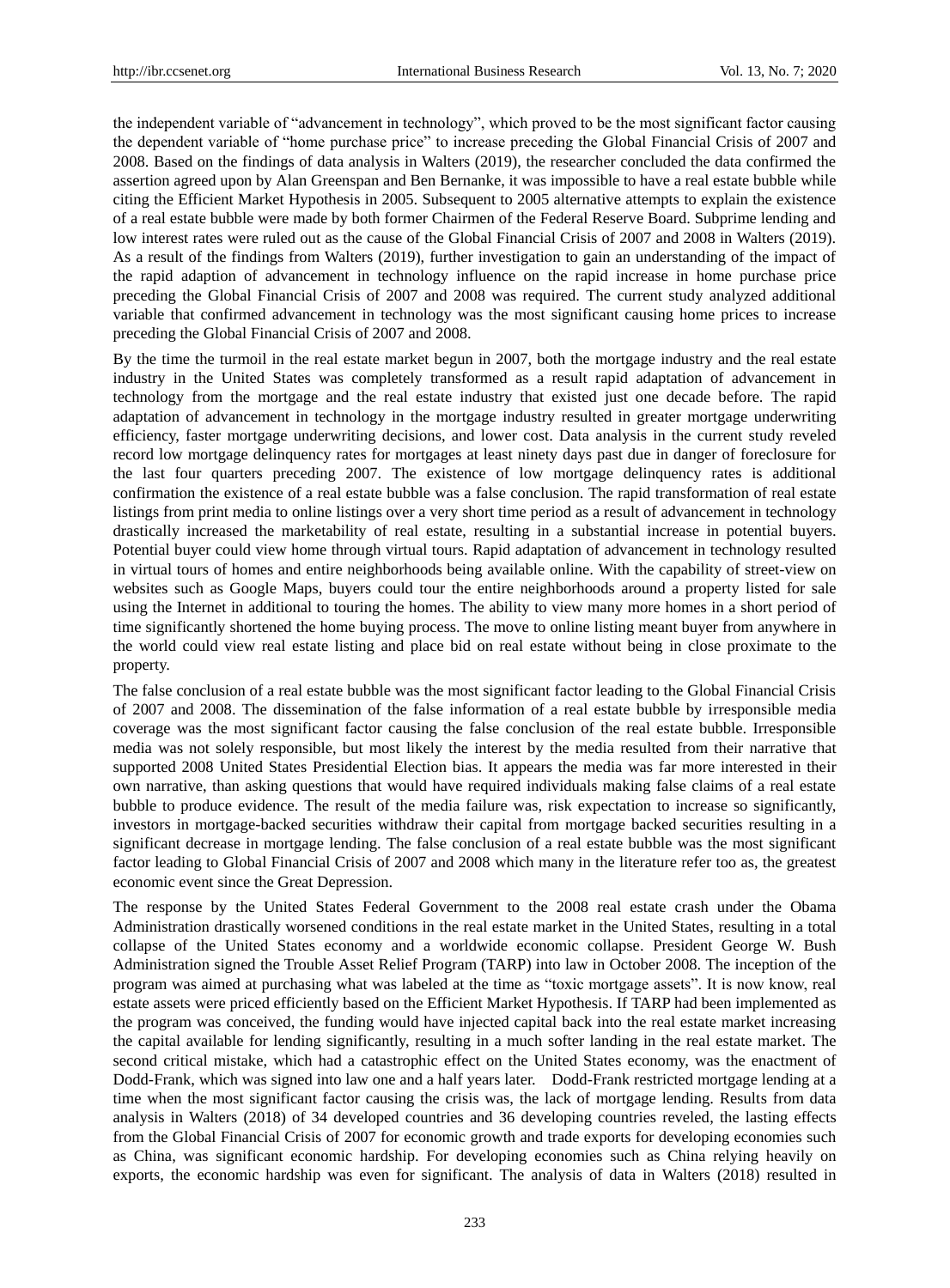evidence suggesting there was almost no growth in exports for developing countries around the world.

#### **8. Conclusion**

The rapid adaption of advancement in technology significantly changed the mortgage industry and the real estate industry and significantly increasing the marketability of real estate and potential buyer. As a result real estate sale increased rapidly, resulting in a rapid increase in home purchase price preceding the Global Financial Crisis of 2007 and 2008. The Global Financial Crisis of 2007 and 2008 resulted from false information spread through irresponsible media reporting. The false conclusion of a real estate was widely accepted because, understanding the true nature of the turmoil in the real estate market required an approach with no assumptions. Once the assumption of a real estate bubble was accepted, analysis focused on explaining the existence of the real estate bubble and not on understanding the true mature of the crisis. The Global Financial Crisis of 2007 and 2008 was a tragedy that could have been completely avoided. The tragedy affected economies around the entire world. Much of the world's economy continues to suffer the lasting effects of the Global Financial Crisis of 2007 and 2008 today. Media broadcasters completely failed the entire world, because the reports never ask the tough questions forcing economist to produce evidence in support of the false claim of a real estate bubble that never existed. It is quite troubling, such a significant error could continue for as long as it did. It is critical to gain an understanding of how such a tragedy could have taken place at a time when an abundance of information is available at the fingertips. Lessons learn from the mistakes made which caused the Global Financial Crisis of 2007 and 2008 can prevent another crisis in the future.

The researcher calls for additional studies focused on understanding factor that contributed to the financial crisis. Future investigation aimed at gaining an understanding of true nature of the Global Financial Crisis of 2007 and 2008 is needed in order to reconsider the literature, based on new information uncovered in recent studies.

#### **Reference**

- Belke, A., & Wiedmann, M. (2005). Boom or bubble in the US real estate market? *Inter economics, 40*(5), 273-284. https://doi.org/10.1007/s10272-005-0157-0
- Muhanna, W. A. (2000). E-Commerce in the real estate brokerage industry. *Journal of Real Estate Practice and Education, 3*(1), 1-16. https://doi.org/10.1080/10835547.2000.12091570
- FHFA.gov. (2020). *Federal Housing Finance Agency.* Retrieved from [http://www.fhfa.gov/PolicyProgramsResearch/Research/PaperDocuments/20050](http://www.fhfa.gov/PolicyProgramsResearch/Research/PaperDocuments/2005)7\_RP\_SFMortgagesOrigin atedOutstanding\_1990-2004\_N508.pdf
- Greenspan, A., Mankiw, N. G., & Stein, J. C. (2010). The crisis/comments and discussion. *BrookingsPapers on Economic Activity,* 201-261. Retrieved from

[https://searchp](https://search/)roquest-com.prxkeiser.lirn.net/docview/749024349?accountid=35796

- Glynn, C. J., Huge, M. E., & Hoffman, L. H. (2008). *Did the media help inflate thehousing bubble? Media coverage of real estate markets in times of change.* Presented at the Association for Education in Journalism & Mass Communication Annual Conference.
- Khayoyan, A. (2012). *The U.S. housing crisis: Analyzing the differing arguments of John Taylor and AlanGreenspan* (Order No. 3522042). Available from ProQuest Dissertations &Theses Global;ProQuest Dissertations & Theses Global: The Humanities and Social Sciences Collection.(1036992081). Retrieved from [https://search-proquest-com.prx](https://search-proquest-com.prx/) keiser.lirn.net/docview/1036992081?accountid=35796
- Roach, S. S. (2005). *Alan Greenspan. Foreign Policy,* 18-24. Retrieved from https://search.proquest.com/docview/224046398?accountid=35796
- Starr, M. A. (2012). Contributions of economists to the housing-price bubble. *Journal of Economic Issues, 46*(1), 143-171. Retrieved fromhttps://search.proquest.com/docview/963335200?accountid=35796
- Straka, J. W. (2000). A shift in the mortgage landscape: The 1990's move to automated credit evaluations. *Journal of Housing Research, 11*(2), 207-231. Retrieved from <https://pdfs.semanticscholar.or/38ce/5ff03c453f2594251dec35203b3891dcedaf.pdf>
- Walters, E. T. (2018). *Changes in FDI inflows and economic growth and the effect on exports: The aftermath of the global financial crisis of 2007 and 2008* (Order No.10976977). Available from *ProQuest OneAcademic*. (2135243535). Retrieved from https://search.proquest.com/docview/2135243535?accountd=35796
- Walters, E. T. (2019). Growth in home purchase price preceding crisis explained by technology advancement: Eddison Walters risk expectation theory of the global financial crisis of 2007 and 2008 confirmed. *Journal*